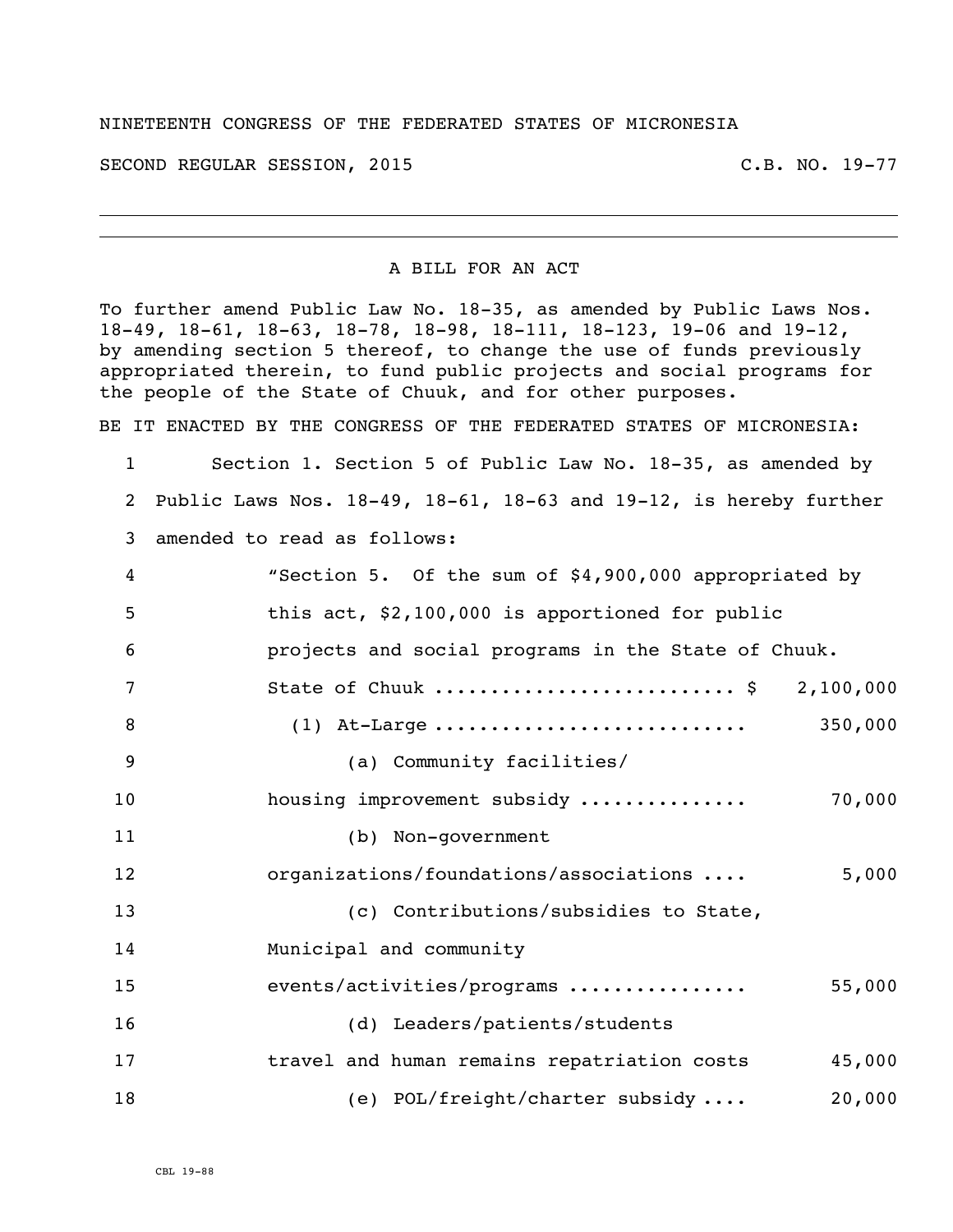| $\mathbf{1}$   | (f) Municipal Government subsidy  \$      | 25,000  |
|----------------|-------------------------------------------|---------|
| $\overline{2}$ | Fishing projects<br>(g)                   | 40,000  |
| 3              | Land transportation<br>(h)                | 25,000  |
| 4              | (i) Women's Home Economic                 |         |
| 5              | Program/Projects                          | 25,000  |
| 6              | (j) Municipal facilities                  |         |
| 7              | construction/improvement subsidy          | 30,000  |
| 8              | (k) Social Security premium obligation    | 10,000  |
| 9              | (2) Election District No. 1               | 350,000 |
| 10             | (a) Municipal subsidy                     | 50,000  |
| 11             | (b) Mortlock Island Development           |         |
| 12             | Authority                                 | 40,000  |
| 13             | (c) Lien Naufich subsidy                  | 65,000  |
| 14             | (d) Housing/multipurpose buildings        |         |
| 15             | renovation and improvement                | 55,000  |
| 16             | (e) Renewable Energy and                  |         |
| 17             | Communication System                      | 25,000  |
| 18             | (f) Health, education and                 |         |
| 19             | sanitary projects                         | 30,000  |
| 20             | (g) Roads, airports and related           |         |
| 21             | projects                                  | 25,000  |
| 22             | (h) Faith-walk Christian College subsidy  | 10,000  |
| 23             | (i) Caroline Christian Pastoral Institute | 10,000  |
| 24             | (j) Youth, community and traditional      |         |
| 25             | programs, events and activities           | 30,000  |
|                |                                           |         |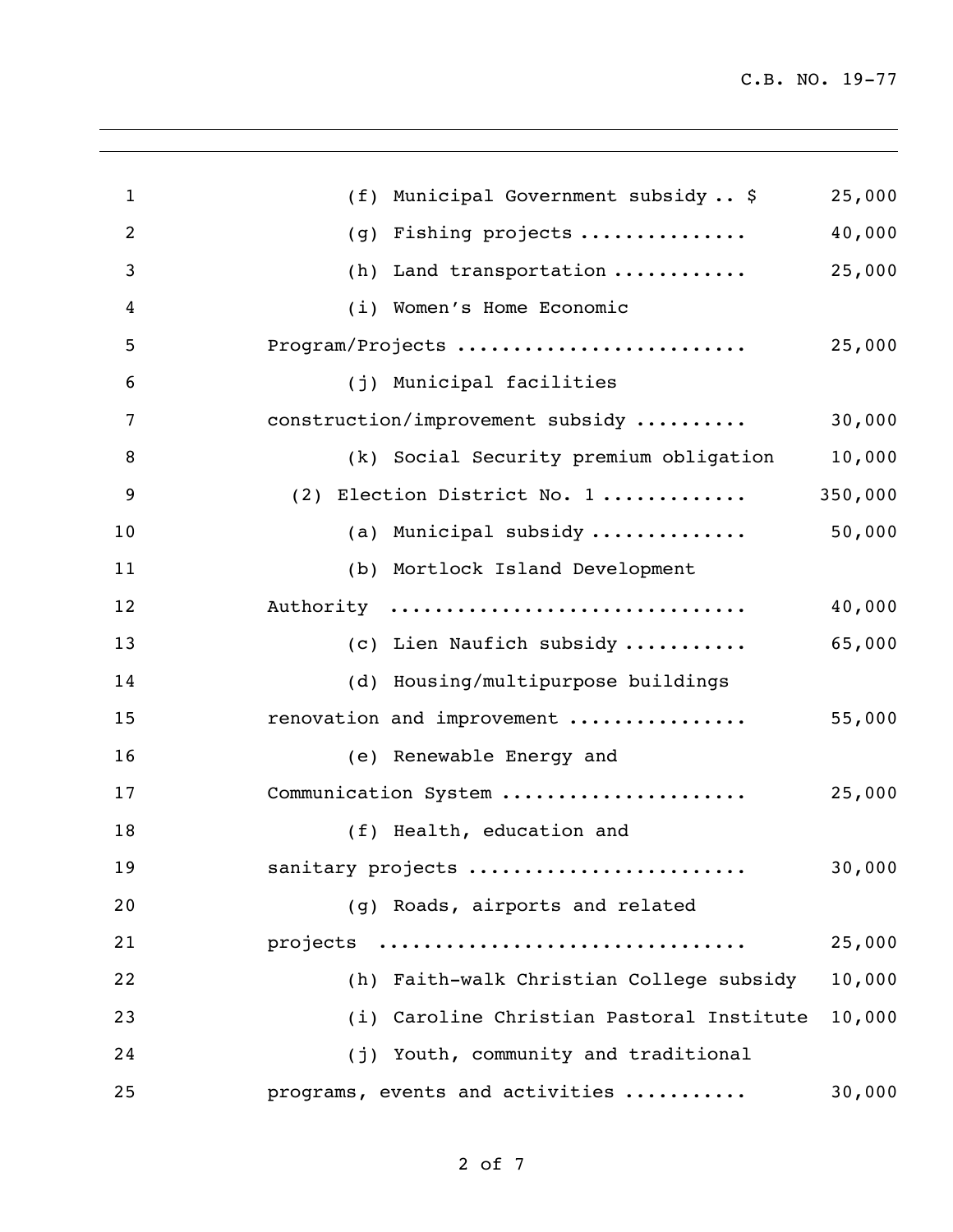| $\mathbf{1}$   | (k) Training Program -                  |         |
|----------------|-----------------------------------------|---------|
| $\overline{2}$ | Election District No. 1  \$             | 5,000   |
| 3              | (1) Subsidy for Lien Pwakii             | 5,000   |
| 4              | (3) Election District No. 2             | 350,000 |
| 5              | (a) Housing rehabilitation              | 100,000 |
| 6              | (b) Fishing project                     | 60,000  |
| $\overline{7}$ | (c) Constituents outreach program       | 35,000  |
| 8              | (d) Contribution Hawaii/                |         |
| 9              | Guam Associations                       | 30,000  |
| 10             | (e) Human repatriation of human remain  |         |
| 11             | (funeral and travel expenses)           | 13,000  |
| 12             | (f) [Weno Goodwill Game]                |         |
| 13             | Travel needs                            | 10,000  |
| 14             | (g) Food security                       | 30,000  |
| 15             | (h) Weno Election Commissioner's office | 5,000   |
| 16             | (i) Administrative cost/office          |         |
| 17             | rental for Election district No. 2      | 45,000  |
| 18             | (j) Students financial assistance       |         |
| 19             | (outstanding debts)                     | 20,000  |
| 20             | (k) Contribution to the goodwill        |         |
| 21             | games in Guam                           | 2,000   |
| 22             | Election District No. 3<br>(4)          | 350,000 |
| 23             | (a) Fishing Project                     | 80,000  |
| 24             | (b) Housing/community                   |         |
| 25             | facilities rehabilitation               | 70,000  |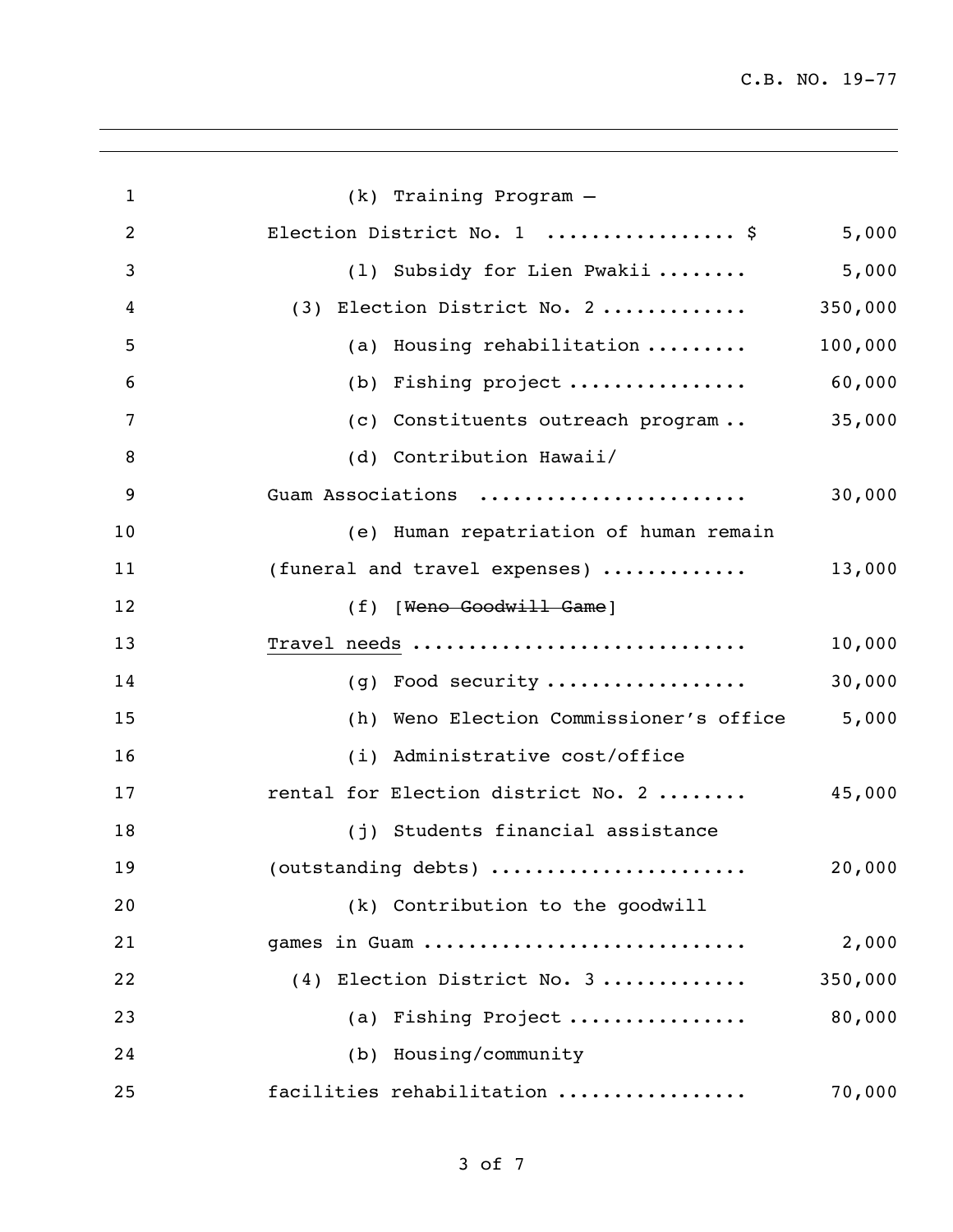C.B. NO. 19-77

| $\mathbf{1}$   | (c) Food security and relief                |        |
|----------------|---------------------------------------------|--------|
| $\overline{2}$ | assistance subsidy  \$                      | 20,000 |
| 3              | (d) Repatriation of human                   |        |
| 4              | remain and associated costs                 | 15,000 |
| 5              | (e) Vehicle purchase                        | 15,000 |
| 6              | (f) Administrative support and              |        |
| 7              | services for Southern Namoneas Development  |        |
| 8              | Authority                                   | 20,000 |
| 9              | (g) Office rental for Southern              |        |
| 10             | Namoneas Development Authority              | 10,000 |
| 11             | (h) School site land purchase               |        |
| 12             | payment                                     | 10,000 |
| 13             | (i) Soput/Nepeche/Pisinkos                  |        |
| 14             | facilities rehabilitation                   | 10,000 |
| 15             | (j) Nenon Sputiw dispensary renovation      | 3,000  |
| 16             | (k) Students/leaders/patients               |        |
| 17             | referral travel needs                       | 15,000 |
| 18             | (1) Roads/bridges/seawalls                  |        |
| 19             | beautification - Wiras Chun Tonowas         | 5,000  |
| 20             | (m) Roads/bridges/seawalls                  |        |
| 21             | beautification - Nepisor Pukou Nukanap Uman | 5,000  |
| 22             | (n) Municipal Governments' subsidy.         | 20,000 |
| 23             | (o) Constituents Outreach Program           | 20,000 |
| 24             | (p) Nechap/Chun basketball                  |        |
| 25             | court supplemental                          | 2,000  |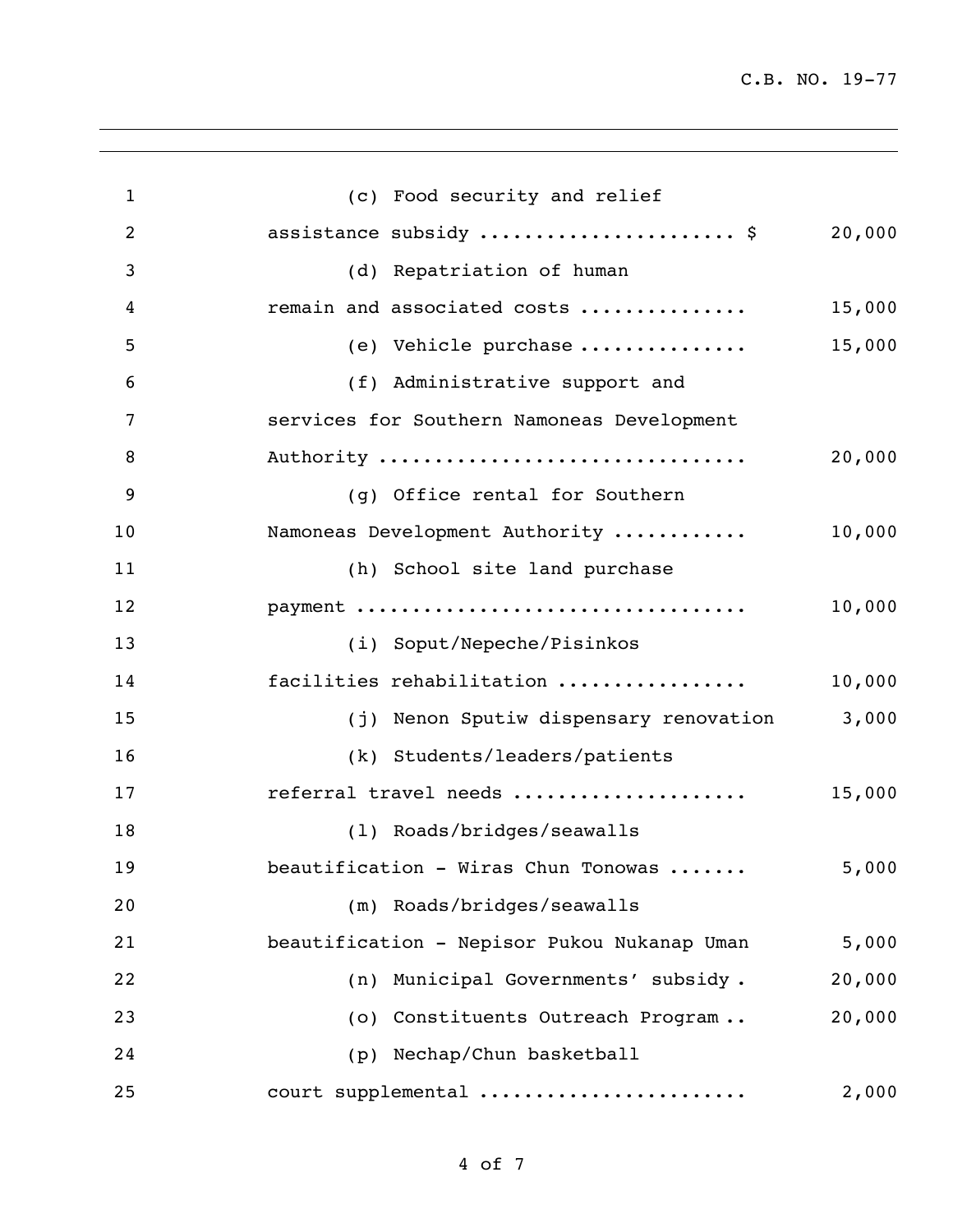| $\mathbf{1}$   | (q) Municipal/community                   |         |
|----------------|-------------------------------------------|---------|
| $\overline{2}$ | events/activities/ programs  \$           | 5,000   |
| 3              | (r) Farmers seedling and labor            |         |
| 4              | obligation subsidy                        | 5,000   |
| 5              | (s) Students financial assistance         | 5,000   |
| 6              | (t) Community Health Project and          |         |
| 7              | water improvement subsity                 | 5,000   |
| 8              | (u) Markets and Handy craft               |         |
| 9              | shops subsidy                             | 5,000   |
| 10             | (v) Sewing Project subsidy                | 5,000   |
| 11             | (5) Election District No. 4               | 350,000 |
| 12             | (a) Fishing Project subsidy               | 50,000  |
| 13             | (b) Low income housing subsidy $\ldots$ . | 40,000  |
| 14             | (c) Farming Project subsidy               | 40,000  |
| 15             | (d) Sewing Project                        | 20,000  |
| 16             | (e) Municipal subsidy                     | 20,000  |
| 17             | (f) Youth activities and programs         | 40,000  |
| 18             | (g) Medical referral and                  |         |
| 19             | repatriation of human remains             | 20,000  |
| 20             | (h) Students/farmers land                 |         |
| 21             | transportation                            | 20,000  |
| 22             | (i) Road improvement and beautification   | 20,000  |
| 23             | Humanitarian assistance subsidy<br>(j)    | 25,000  |
| 24             | (k) Students assistance subsidy           | 15,000  |
| 25             | (1) Administrative cost for FDA           | 15,000  |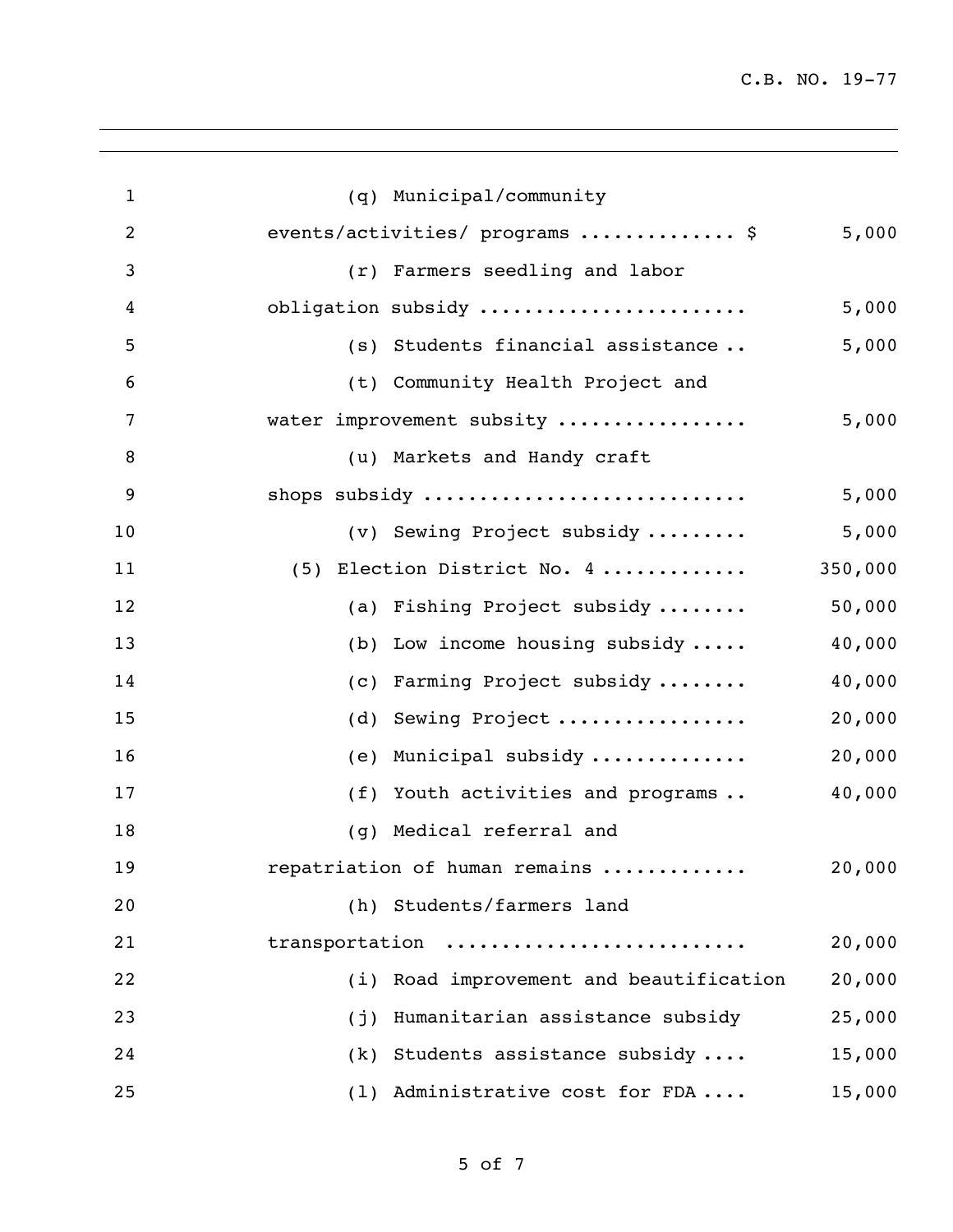| $\mathbf{1}$   | $(m)$ Fiber boat repair \$                        | 10,000         |
|----------------|---------------------------------------------------|----------------|
| $\overline{2}$ | $(n)$ Solar System                                | 15,000         |
| 3              | (o) Water Project                                 | $-0-$          |
| 4              | $(6)$ Election District No. 5 350,000             |                |
| 5              | (a) [Boat purchase and related                    |                |
| 6              | expenses (travel and POL) ] Solar energy projects |                |
| 7              | and related cost  \$[ <del>60,000</del> ]         | 165,000        |
| 8              | (b) Administrative cost for                       |                |
| 9              | Election District No. 5                           | 75,000         |
| 10             | (c) Freight, POL and/or charters                  | 30,000         |
| 11             | (d) Project site rental/lease                     | $-0-$          |
| 12             | (e) Students financial assistance                 | 20,000         |
| 13             | (f) Northwest passengers boat                     |                |
| 14             | operation and/or repair                           | $-0-$          |
| 15             | (g) Fishermen revolving fund                      |                |
| 16             | for Northwest islands                             | $-0-$          |
| 17             | (h) Fish sales revolving fund $[15,000]$          | Q              |
| 18             | (i) Business startup costs                        | 30,000         |
| 19             | $(j)$ Water tanks                                 | 1,000          |
| 20             | (k) Contractual services for Northwest            |                |
| 21             | passenger boat operation, managers and            |                |
| 22             | [44,000]<br>crew                                  | $-0-$          |
| 23             | (1) Land purchase for Northwest Islands           |                |
| 24             | Development Authority $[25,000]$                  |                |
| 25             | Ice making machine $[30,000]$<br>(m)              | $\overline{0}$ |